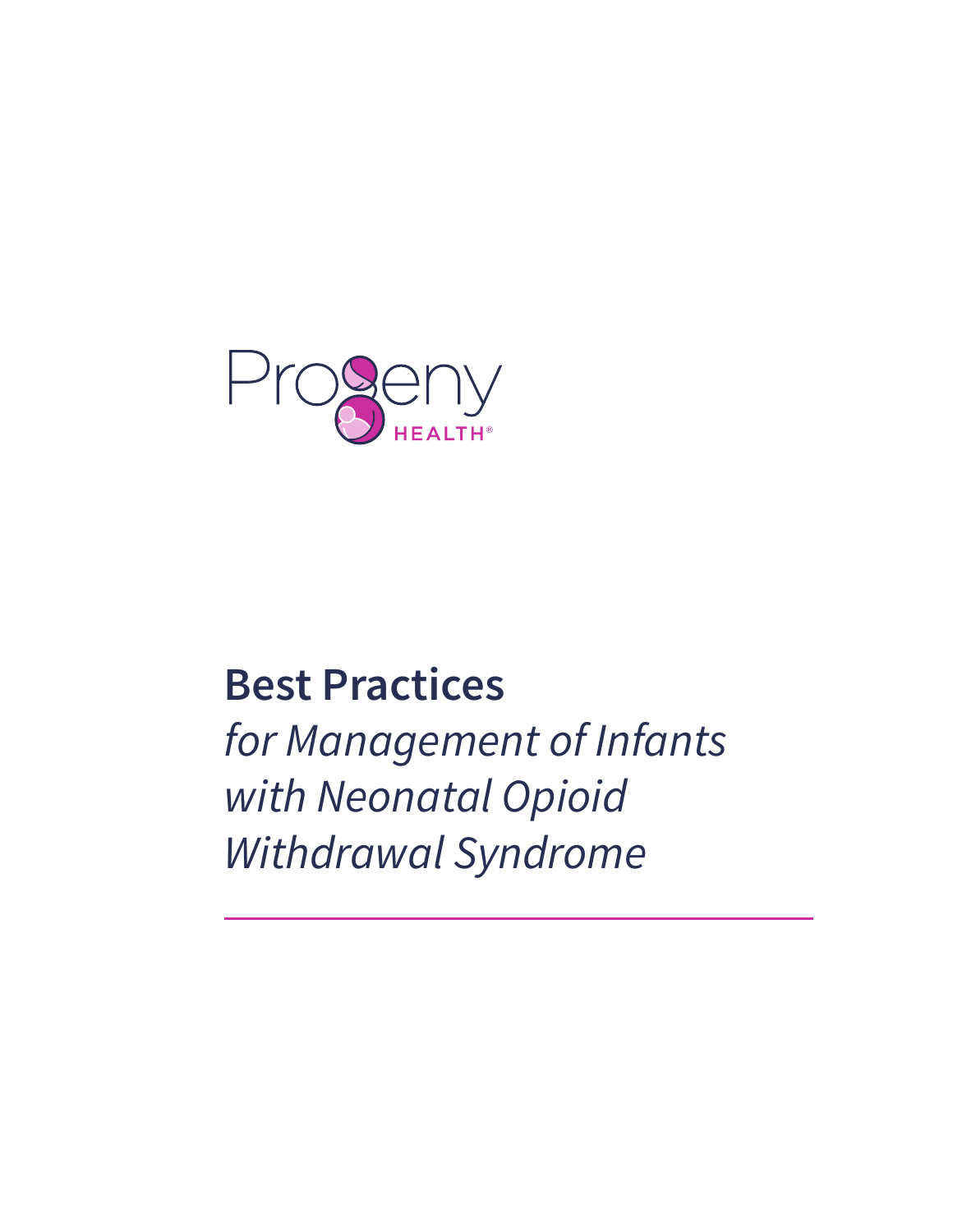# **Background**

Neonatal drug withdrawal can occur when newborn infants are exposed to medications or addictive substances in utero or following prolonged postnatal exposure. This condition has traditionally been called Neonatal Abstinence Syndrome (NAS). Neonatal Opioid Withdrawal Syndrome (NOWS) is a withdrawal syndrome specifically due to in utero opioid exposure (Patrick 2020). NAS and NOWS are withdrawal syndromes characterized by dysfunction in respiratory, gastrointestinal, and/or nervous system regulation. The diagnosis is dependent on symptoms of withdrawal and not necessarily the need for pharmacologic therapy (Devlin 2018).

In the early 2000s, opioid pain relief prescription sales quadrupled which resulted in a significant increase in opioid addiction and deaths (Patrick 2020). By 2016, the number of infants diagnosed with NOWS grew nearly 8-fold which resulted in 1 infant being diagnosed every 15 minutes and continues to be of concern (Patrick 2021). Between 2010 and 2017, estimated rates of neonatal drug withdrawal and maternal opioid-related diagnoses significantly increased with notable statelevel variation (Hirai 2020).

The growing number of opioids prescribed for women of child-bearing age, such as hydrocodone and oxycodone, as well as a resurgence in heroin use has made maternal opioid use a growing concern in the neonatal population (Epstein 2013 and Kellog 2011). Use of buprenorphine and methadone to combat maternal opioid use disorder has also led to neonatal withdrawal (Jones 2012). In 2019, one in five women who used prescription opioids during their pregnancy reported misuse of the medication (Devlin 2021).





Few standard, evidence-based approaches for managing NOWS have been universally adopted, resulting in significant variation in care and a general lack of highquality data to inform clinical practice (Devlin 2021). A large cross-sectional study was done to look at the site-to-site variation in several domains which further emphasized the lack of consistency. Due to the significant variation, infants may not be receiving efficient and effective care for withdrawal (Young 2020). The Advancing Clinical Trials in Neonatal Opioid Withdrawal Syndrome (ACT NOW) Collaborative as part of the National Institutes of Health HEAL Initiative was developed to conduct evidence-based research to help standardize clinical care of infants with withdrawal (Devlin 2021).

# **Differential Diagnosis**

Most cases of neonatal drug withdrawal are associated with opioids, sedatives, and hypnotics. Other psychoactive drugs used during pregnancy including antidepressants, such as selective serotonin reuptake inhibitors (SSRIs), antipsychotics and nicotine, can produce "withdrawallike" symptoms in the newborn infant. These symptoms should be treated with supportive care. Drug effects can be seen in infant's exposed to central nervous system stimulants such as cocaine and methamphetamine. Effects from these drugs are usually immediate, but typically do not require pharmacological intervention (Smith 2003 and Kocherlakota 2014). Polypharmacy brings added challenges to managing these infants.

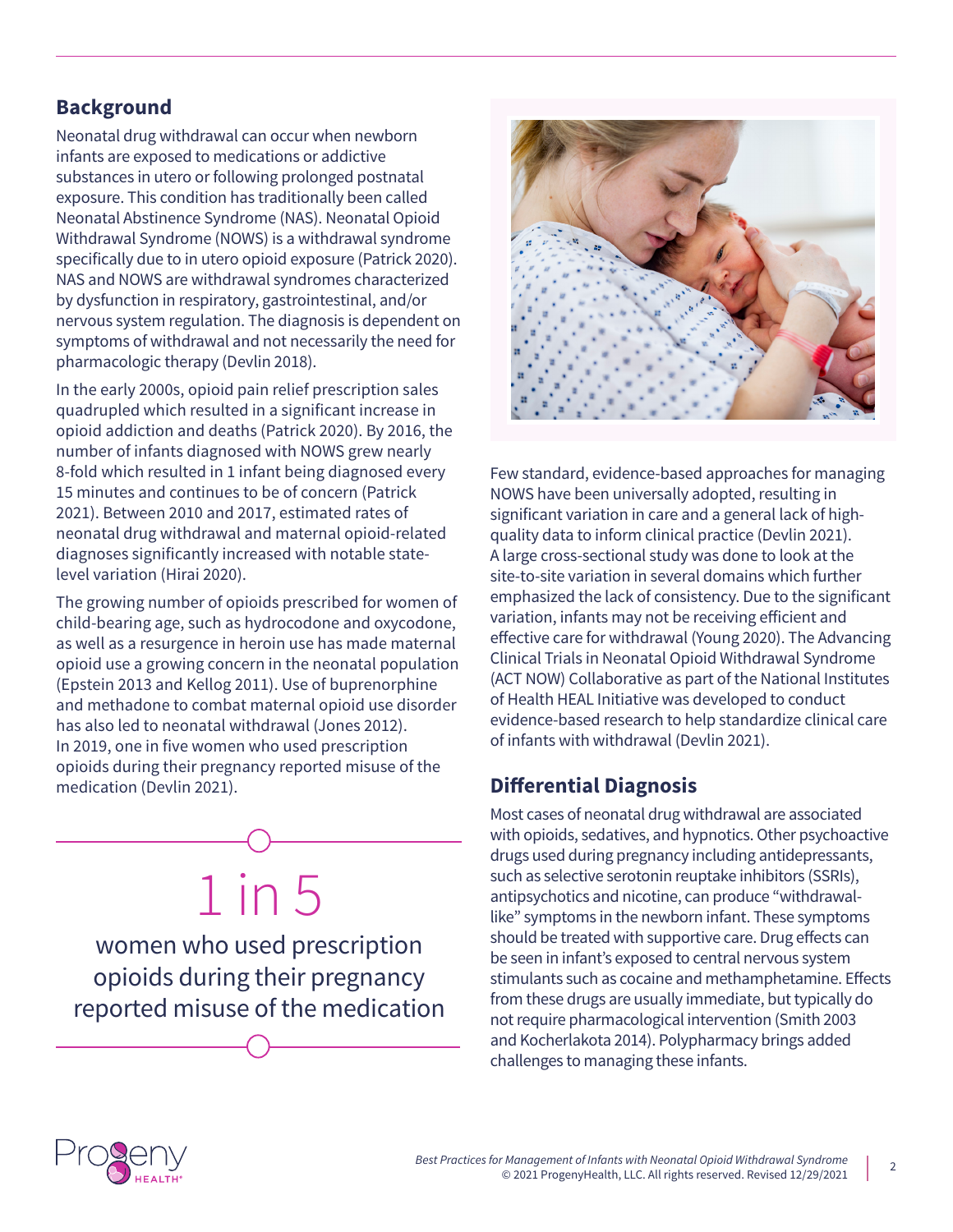

According to the 2012 American Academy of Pediatrics (AAP) clinical report on Neonatal Drug Withdrawal, each nursery that cares for infants should develop a protocol that defines indications and procedures for screening for intrauterine drug exposure and a protocol that identifies and screens babies showing signs of withdrawal (Hudek 2012). A standardized plan should be utilized for the evaluation and comprehensive treatment of infants at risk for, or showing signs of withdrawal.

Laboratory screening for opioid exposure is accomplished by using neonatal urine, umbilical cord, and/or meconium specimens. A urine sample must be collected as soon as possible after birth because many drugs are rapidly metabolized and eliminated. Meconium testing can reflect exposure as early as 20 weeks gestation. Meconium must be collected before stools have transitioned and collection can be labor-intensive.

Testing of umbilical cord tissue by using drug classspecific immunoassays has been shown to be in concordance with testing of paired meconium specimens and has a faster turn-around time of 48 to 72 hours (Patrick 2020). Since signs of NOWS are similar to sepsis, hypoglycemia, hypocalcemia, hyperthyroidism, hyperviscosity syndrome, and neurological issues, it is important to carefully review the maternal and neonatal medical histories. Basic laboratory tests, such as an electrolyte panel including glucose, calcium, and a complete blood cell count, should be considered, even if there is a compelling history for NOWS (Chasnoff 2003).

## **Signs and Symptoms**

Because opioid receptors are concentrated in the central nervous system and the gastrointestinal tract, the predominant clinical signs reflect these systems (Patrick 2020). Signs and symptoms of NOWS and/or drug withdrawal are characterized by neurologic excitability and gastrointestinal, autonomic, and respiratory dysfunction (Kocherlakota 2014) such as:

- **Neurologic:** restlessness, high-pitched cry, tremors, sleep disturbances, seizures, irritability, hypertonicity, hyperactivity, clonus, or nystagmus.
- **Gastrointestinal:** poor feeding, discoordinated feedings, vomiting, loose stools, or increased sucking.
- **Respiratory:** rapid respirations, respiratory distress.
- **Autonomic:** sneezing, fist-sucking, excessive yawning, sweating, flushing of skin, fever, nasal stuffiness, and skin abrasions.

Premature infants are often less affected by in-utero drug exposure. This is likely due to less in-utero exposure, decreased CNS maturity, and/or lower birth weight resulting in lower stores of fat-soluble opioids. Premature infants tend to have less severe symptoms, are less likely to require pharmacological treatment, and have shorter treatment courses when they do require treatment (Lainwala 2005 and Dysart 2007). In addition, there is no consistent correlation between maternal drug doses and neonatal symptoms in either term or preterm babies (Dodds 2019).

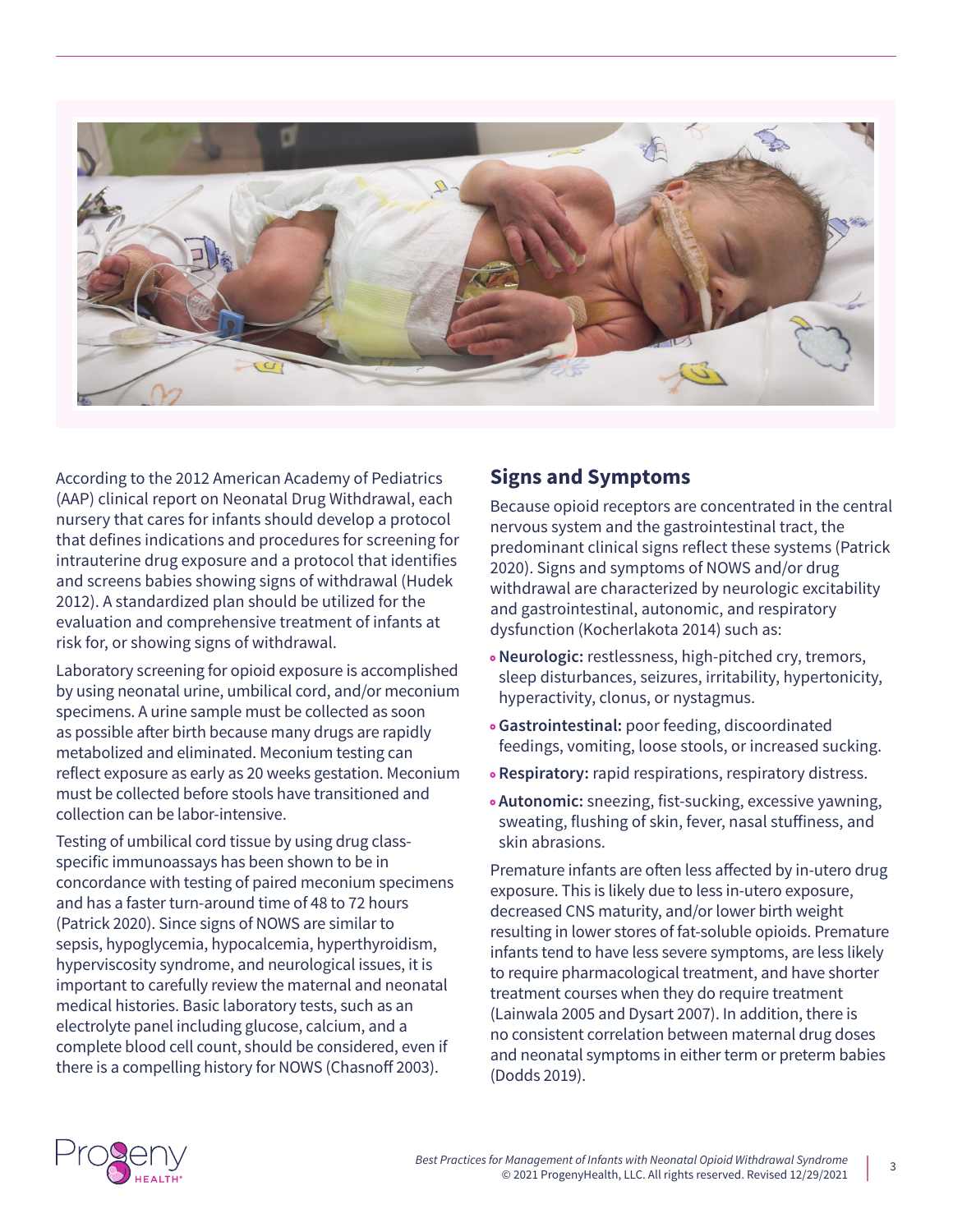## **Assessment and Nonpharmacological Treatment**

Infants at risk for NOWS should be carefully monitored in the hospital for the development of signs and symptoms consistent with withdrawal. Each nursery should adopt a protocol for the evaluation and management of neonatal withdrawal and staff should be trained in the correct use of an abstinence assessment tool (Hudek 2012). The most commonly used tool is the Modified Finnegan scoring system (Kocherlakota 2014). This tool evaluates twenty of the most common symptoms of NOWS in an infant and associates a score with each item which reflects the severity of the symptom.

A total score of eight or greater is considered high. Trending scores over time is important to determine if supportive and/ or pharmacologic treatment will be necessary. It is important that all staff members who use a withdrawal scoring tool be instructed in its use so that scoring is uniform from one staff member to the next. It is also important for staff members to  $u$ nderstand that increased scores can be achieved by a normal newborn that has not been exposed to any drugs in utero.

| Modified Finnegan Neonatal Abstinence Score Sheet <sup>1</sup> |                                                     |                |    |  |  |    |  |  |  |  |                 |  |  |  |
|----------------------------------------------------------------|-----------------------------------------------------|----------------|----|--|--|----|--|--|--|--|-----------------|--|--|--|
| System                                                         | <b>Signs and Symptoms</b>                           | <b>Score</b>   | AM |  |  | PM |  |  |  |  | <b>Comments</b> |  |  |  |
| Central Nervous System Disturbances                            | Excessive high-pitched (or other) cry < 5 mins      | 2              |    |  |  |    |  |  |  |  |                 |  |  |  |
|                                                                | Continuous high-pitched (or other) cry > 5 mins     | 3              |    |  |  |    |  |  |  |  |                 |  |  |  |
|                                                                | Sleeps < 1 hour after feeding                       | 3              |    |  |  |    |  |  |  |  |                 |  |  |  |
|                                                                | Sleeps < 2 hours after feeding                      | $\overline{2}$ |    |  |  |    |  |  |  |  |                 |  |  |  |
|                                                                | Sleeps < 3 hours after feeding                      | $\mathbf{1}$   |    |  |  |    |  |  |  |  |                 |  |  |  |
|                                                                | Hyperactive Moro reflex                             | $\overline{2}$ |    |  |  |    |  |  |  |  |                 |  |  |  |
|                                                                | Markedly hyperactive Moro reflex                    | 3              |    |  |  |    |  |  |  |  |                 |  |  |  |
|                                                                | Mild tremors when disturbed                         | $\mathbf{1}$   |    |  |  |    |  |  |  |  |                 |  |  |  |
|                                                                | Moderate-severe tremors when disturbed              | $\overline{2}$ |    |  |  |    |  |  |  |  |                 |  |  |  |
|                                                                | Mild tremors when undisturbed                       | 3              |    |  |  |    |  |  |  |  |                 |  |  |  |
|                                                                | Moderate-severe tremors when undisturbed            | $\overline{4}$ |    |  |  |    |  |  |  |  |                 |  |  |  |
|                                                                | Increased muscle tone                               | $\mathbf{1}$   |    |  |  |    |  |  |  |  |                 |  |  |  |
|                                                                | Excoriation (chin, knees, elbow, toes, nose)        | $\mathbf{1}$   |    |  |  |    |  |  |  |  |                 |  |  |  |
|                                                                | Myoclonic jerks (twitching/jerking of limbs)        | 3              |    |  |  |    |  |  |  |  |                 |  |  |  |
|                                                                | Generalised convulsions                             | 5              |    |  |  |    |  |  |  |  |                 |  |  |  |
| Respiratory Disturbances<br>Metabolic/ Vasomotor/              | Sweating                                            | $\mathbf{1}$   |    |  |  |    |  |  |  |  |                 |  |  |  |
|                                                                | Hyperthermia 37.2-38.3C                             | $\mathbf{1}$   |    |  |  |    |  |  |  |  |                 |  |  |  |
|                                                                | Hyperthermia > 38.4C                                | $\overline{2}$ |    |  |  |    |  |  |  |  |                 |  |  |  |
|                                                                | Frequent yawning (> 3-4 times/ scoring interval)    | 1              |    |  |  |    |  |  |  |  |                 |  |  |  |
|                                                                | Mottling                                            | $\mathbf{1}$   |    |  |  |    |  |  |  |  |                 |  |  |  |
|                                                                | Nasal stuffiness                                    | $\mathbf{1}$   |    |  |  |    |  |  |  |  |                 |  |  |  |
|                                                                | Sneezing (> 3-4 times/scoring interval)             | $\mathbf{1}$   |    |  |  |    |  |  |  |  |                 |  |  |  |
|                                                                | Nasal flaring                                       | $\overline{2}$ |    |  |  |    |  |  |  |  |                 |  |  |  |
|                                                                | Respiratory rate > 60/min                           | $\mathbf{1}$   |    |  |  |    |  |  |  |  |                 |  |  |  |
|                                                                | Respiratory rate > 60/min with retractions          | $\overline{2}$ |    |  |  |    |  |  |  |  |                 |  |  |  |
| Gastrointestinal Disturbances                                  | <b>Excessive sucking</b>                            | 1              |    |  |  |    |  |  |  |  |                 |  |  |  |
|                                                                | Poor feeding (infrequent/uncoordinated suck)        | $\overline{2}$ |    |  |  |    |  |  |  |  |                 |  |  |  |
|                                                                | Regurgitation ( $\geq 2$ times during/post feeding) | $\overline{2}$ |    |  |  |    |  |  |  |  |                 |  |  |  |
|                                                                | Projectile vomiting                                 | 3              |    |  |  |    |  |  |  |  |                 |  |  |  |
|                                                                | Loose stools (curds/seedy appearance)               | $\overline{2}$ |    |  |  |    |  |  |  |  |                 |  |  |  |
|                                                                | Watery stools (water ring on nappy around<br>stool) | 3              |    |  |  |    |  |  |  |  |                 |  |  |  |
|                                                                | <b>Total Score</b>                                  |                |    |  |  |    |  |  |  |  |                 |  |  |  |
|                                                                | Date/Time                                           |                |    |  |  |    |  |  |  |  |                 |  |  |  |
|                                                                | <b>Initials of Scorer</b>                           |                |    |  |  |    |  |  |  |  |                 |  |  |  |

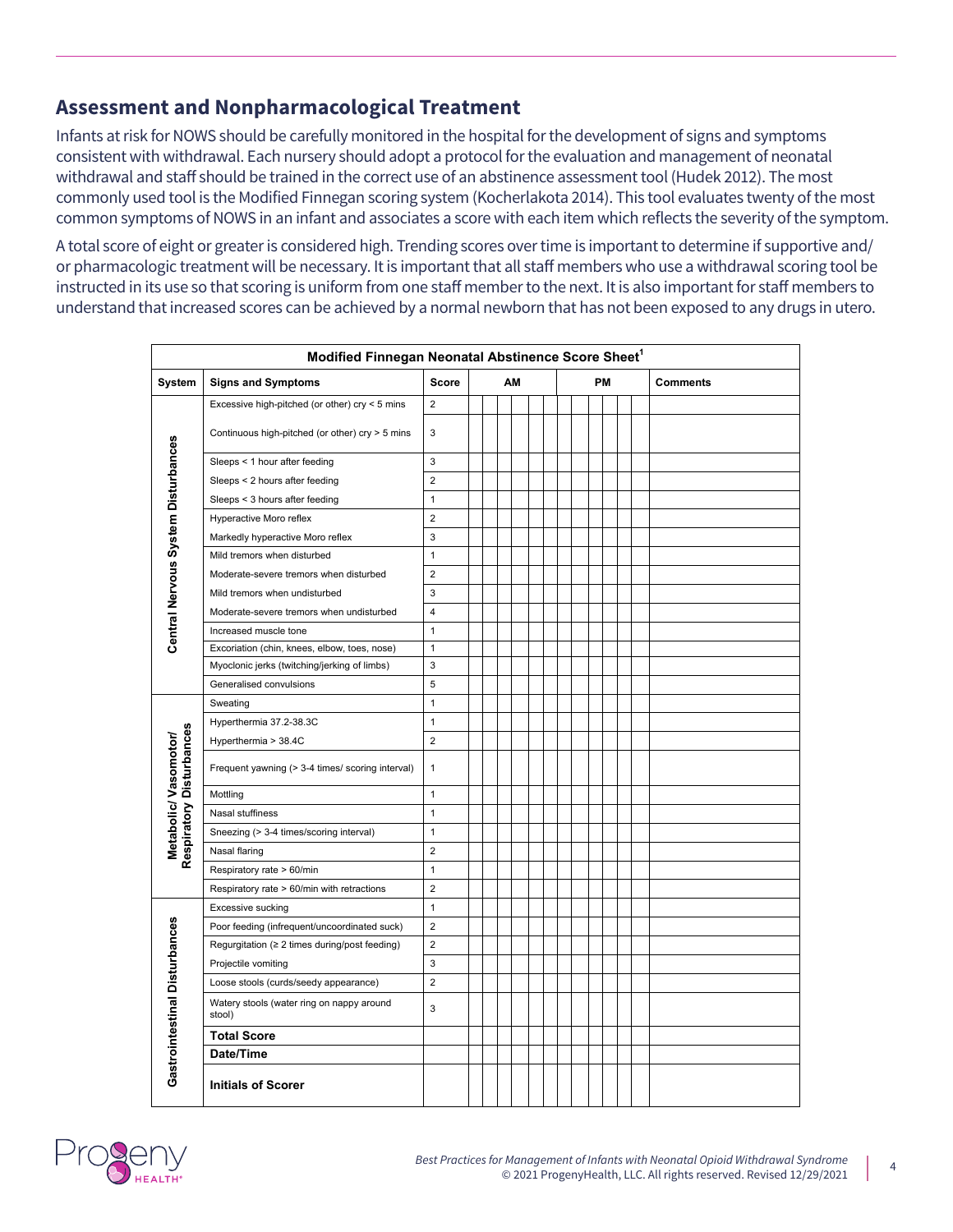A newer scoring system that is utilized is the Eat, Sleep, Console (ESC) framework. This approach focuses on how withdrawal is impacting the infant's ability to function. The parameters in this framework are:

- E Eat (can an infant eat one or more ounces per feeding or breastfeed well)
- S Sleep (can an infant sleep for an hour or longer undisturbed)
- C Console (can an infant be consoled in 10 minutes or less)

Maximizing the newborn's nesting time with his or her mother, focusing on non-pharmacologic treatment, and giving as needed doses of morphine should the infant's withdrawal symptoms fail to be reduced, is the essence of ESC. A steady morphine dose should be considered if as needed doses are being used with an increasing frequency without adequate symptom control (Grossman 2017 and Gross man 2018). Some studies have shown that implementation of the ESC model results in decreased length of stay and decreased medication use (Dodds 2019), but it is still unclear if decreased length of stays are attributable to the ESC approach or if these facilities are adhering better to nonpharmacologic approaches which can also reduce length of stay (Patrick 2020). Ongoing studies are being performed to validate previous results and to compare against traditional management if these infants (Devlin 2021).

An infant born to a mother taking a short-acting release opioid, such as hydrocodone which has an average half-life of four hours, may be safely discharged by three days of age if there are no signs of withdrawal. An infant born to a mother taking a long-acting opioid such as buprenorphine and methadone should be observed for five days (Hudek 2012) and safely discharged if the infant's withdrawal scores are stable, a home situation is arranged, and appropriate follow-up is scheduled (Patrick 2020).

Initial treatment of infants who develop early signs of withdrawal is directed at minimizing environmental stimuli, both light and sound, by placing the infant in a dark, quiet environment. It also is necessary to avoid auto-stimulation by carefully swaddling an infant and responding early to an infant's signals of discomfort.



Adopting appropriate infant positioning and comforting techniques, such as swaying and rocking, and providing frequent small volumes of a formula or preparation of breast milk with an increased caloric density to minimize hunger while allowing for adequate growth, will help to control the symptoms of withdrawal. Caloric needs may be as high as 150 to 250 kcal/kg/day because of increased energy expenditure and loss of calories from regurgitation, vomiting, and/or loose stools. The goals of therapy are to ensure that the infant achieves adequate sleep and nutrition to establish a consistent pattern of weight gain and begins to integrate into a social environment (Hudek 2012).

When possible, and if not otherwise contraindicated, mothers who adhere to a supervised drug treatment program should be encouraged to breastfeed, provided that the infant continues to gain weight (American Academy of Pediatrics 2012, American College of Obstetricians and Gynecologists 2012, and Abdel-Latif 2006). Breastfeeding has been shown to mitigate NOWS symptoms and shorten length of stay (Isemann 2011, Pritham 2013, and Sarker 2006).

Appropriate psychosocial support should be provided for infants and their mothers with involvement of county and/or state agencies when necessary. Identification of supportive family members or guardians may be necessary to support the maternal-infant dyad upon discharge from the hospital.

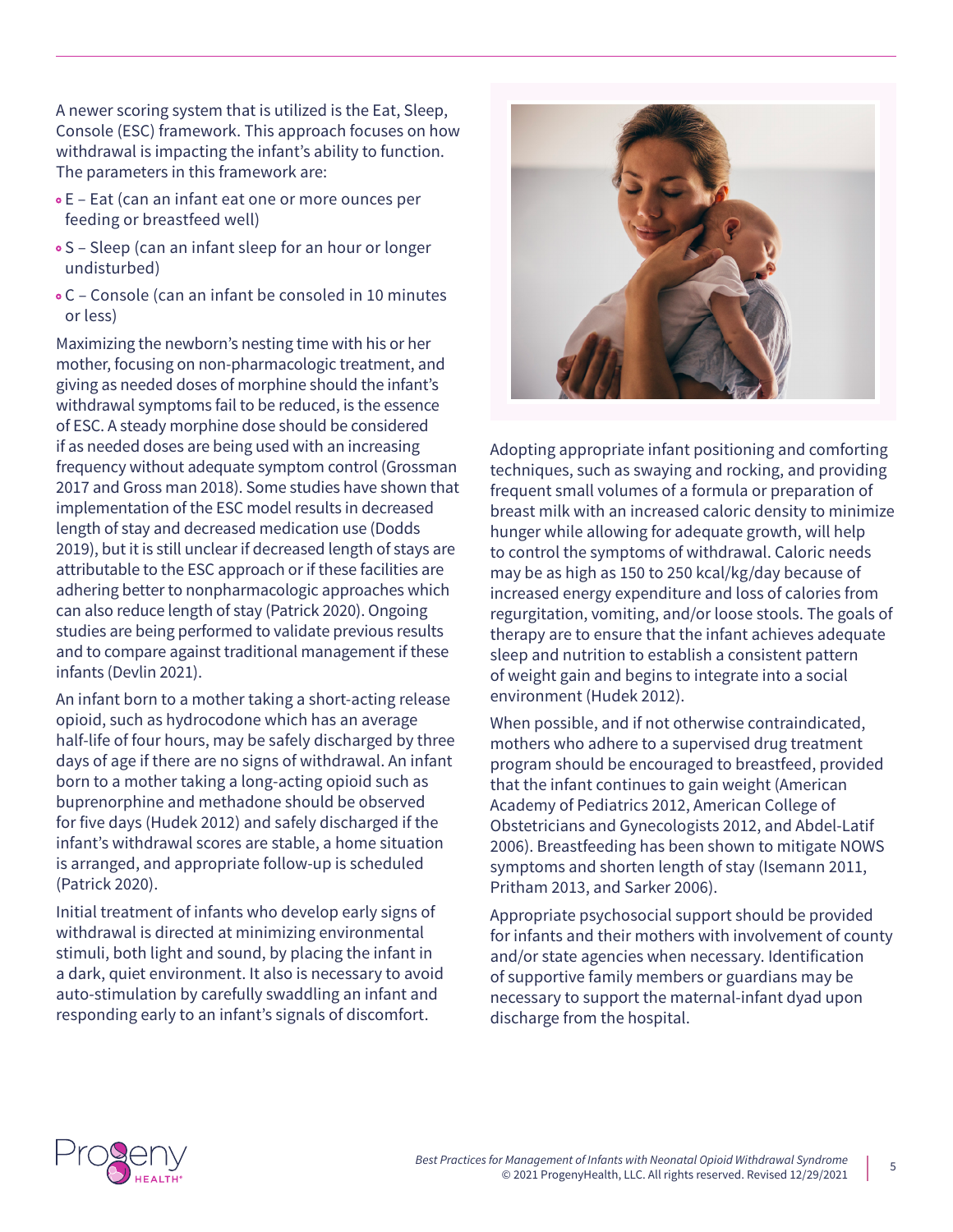#### **Pharmacologic Treatment**

Drug therapy is indicated to relieve moderate to severe signs of drug withdrawal caused by prenatal and/or postnatal opioid exposure and to prevent complications such as fever, weight loss, and seizures if an infant is still having marked withdrawal symptoms despite a committed program of non-pharmacologic support (Hudek 2012).

Unnecessary pharmacologic treatment will prolong drug exposure and the duration of hospitalization to the possible detriment of maternal infant bonding. Clinicians have historically treated drug withdrawal with a variety of drug preparations, including opioids (morphine, methadone, or buprenorphine), barbiturates (phenobarbital), benzodiazepines (diazepam, lorazepam), paregoric and clonidine. However, opioids should be used as the initial medication when pharmacologic treatment is indicated for opioid withdrawal.

Morphine is the most commonly used drug because its shorter half-life makes weaning easier. Methadone may be the preferred drug if the goal is to discharge the infant while receiving medication and continue weaning as an outpatient. Studies have shown that Methadone was associated with a significantly shorter length of stay (14%) and shorter length of treatment time (16%) compared to morphine (Davis 2018). One should consider getting an electrocardiogram (ECG) when starting an infant on methadone due to the risk of a prolonged QT interval (Siu 2014 and Dodds 2019).

Methadone was associated with a significantly shorter length of stay (14%) and shorter length of treatment time (16%) compared to morphine

Paregoric is not recommended because it contains variable concentrations of other opioids, as well as toxic ingredients such as camphor, anise oil, alcohol, and benzoic acid (Siu 2014). The use of diazepam has also fallen out of favor.

Clonidine and phenobarbital have been used in combination with an opioid or other drug in some infants to reduce withdrawal symptoms. Phenobarbital may be preferred if infant is having more central nervous symptom symptoms due to its pharmacokinetics (Broome 2011). There have been studies showing the efficacy of clonidine as first-line therapy for withdrawal, though it is used extensively as a secondline medication. Literature is emerging, but studies show infants treated with phenobarbital had a shorter length of hospital stay and shorter morphine treatment duration than infants treated with clonidine (Merhar 2021 and Brusseau 2020).

Buprenorphine is a new treatment option and has been shown to reduce length of treatment in a large metaanalysis, but there were limitations in these studies, such as bias, variations in opioid exposures, and variations in treatment protocols. There is ongoing research to determine protocols and optimized dosing (Disher 2019). Often buprenorphine is used if the mothers were receiving buprenorphine prenatally (Kocherlakota 2014).

Typically, pharmacologic treatment is initiated when there are three consecutive Finnegan scores of eight or greater, or two consecutive scores of 12 or greater (Jansson 2009). Neonatal medication reference manuals should be consulted prior to the onset of pharmacotherapy in order to identify the most updated recommended dosages. Protocols vary among institutions for pharmacologic therapy with Eat, Sleep, Console scoring but if nonpharmacological measures are not sufficient, infants are typically treated with an as needed dose of Morphine. If infants continue to need frequent doses, consideration should be made to schedule morphine.

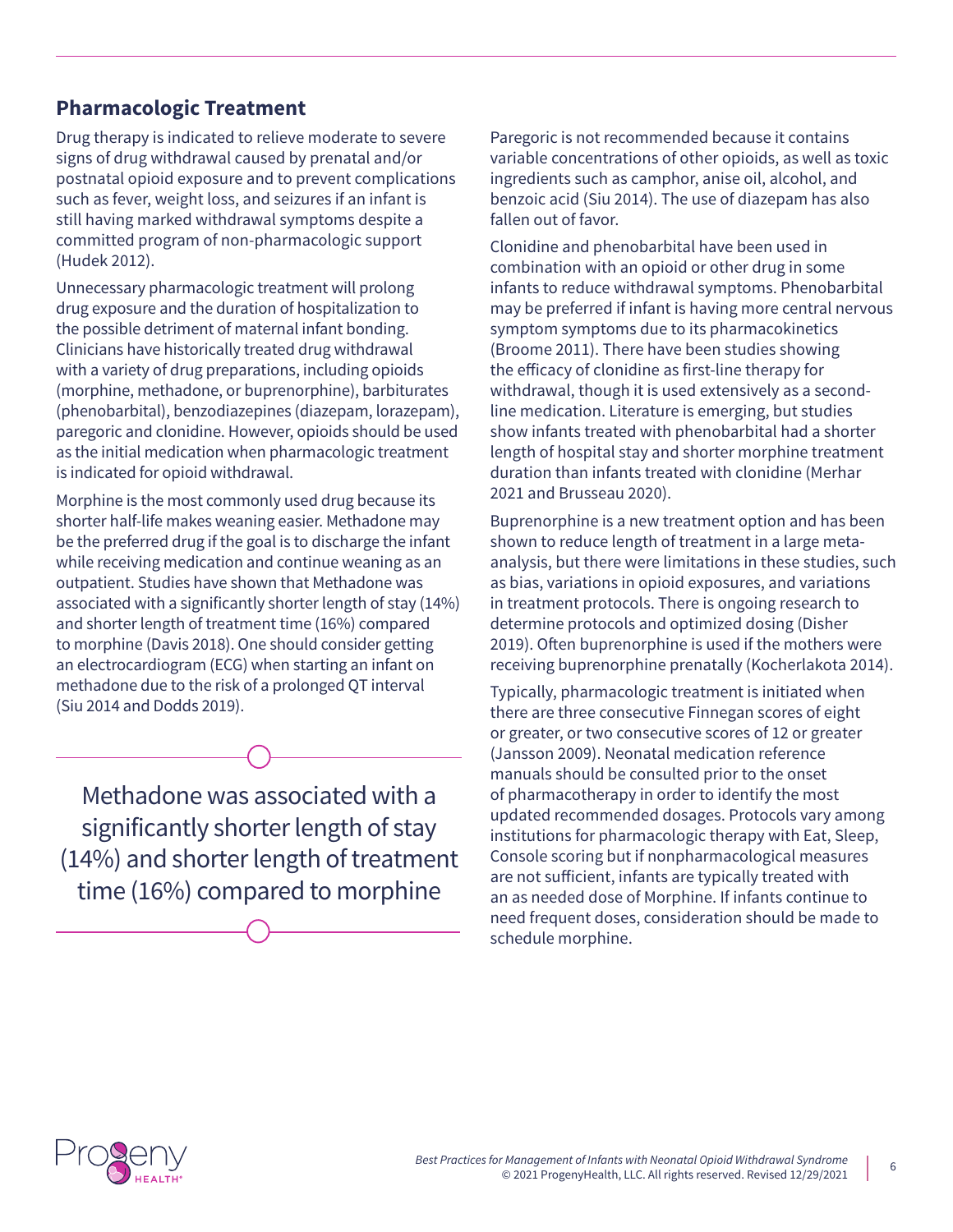

In general, the initial dose of the drug used for therapy is adjusted, per nursery protocol, until the symptoms are controlled, and then maintained for 48-72 hours until the daily average Modified Finnegan score is less than or equal to 8. Based upon the withdrawal scores and other assessments, including weight and physical examination, the initial drug dosage is then decreased at an appropriate interval with the goal of maintaining a daily average Modified Finnegan score of less than or equal to eight. Morphine is typically discontinued when a total daily dosage of approximately 0.12 mg/ kg/day divided every three to four hours is reached and daily average scores remain less than or equal to eight for 24 hours. Because of the short half-life of morphine, weaning the dose to an interval of greater than every 4 hours (i.e. every 12 hours) is not necessary and not recommended based on the pharmacokinetics of morphine (Women and Newborn Health Service 2006). Once the dose has been weaned to 0.12 mg/kg/day and daily average scores are less than or equal to eight, morphine can be discontinued (Jansson 2019).

While many NICU's have adopted this minimum dosage as the level that triggers discontinuation, there are occasional infants who have a history of difficult or failed weaning who may require weaning to even lower doses of morphine before ending treatment. There is a lack of literature showing comparative studies that examine superiority of various regimens for these treatments resulting in heterogeneity at different hospital facilities. Thus, there is no standard accepted regimen (Mangat 2019).

The infant should be monitored for 24 to 48 hours after last dose of morphine to ensure no additional treatment is required before being discharged to home. Continued hospitalization for an infant prescribed a prolonged sub-therapeutic dose of morphine may present a greater risk to the infant, as it leads to ongoing separation of the infant from their family and increased risk of hospital acquired morbidity.

It should be noted that the Modified Finnegan scoring system was validated in term newborns but is commonly used for all NOWS-affected infants. Scoring infants over 28 days of age should include adjustments for maturational aspects seen in some score elements.

For infants who are receiving the maximum dose of oral opioid and continue to have consistent scores greater than eight, phenobarbital or clonidine can be added as a second medication (Jansson 2018). Phenobarbital and clonidine can then be continued at a therapeutic dose while the opioid is being weaned. Once opioid therapy has been discontinued, the infant can be discharged on phenobarbital, which can be weaned by the pediatrician or primary care doctor in the outpatient setting. Due to the potential for rebound effects, clonidine is not typically managed or discontinued in the outpatient setting.

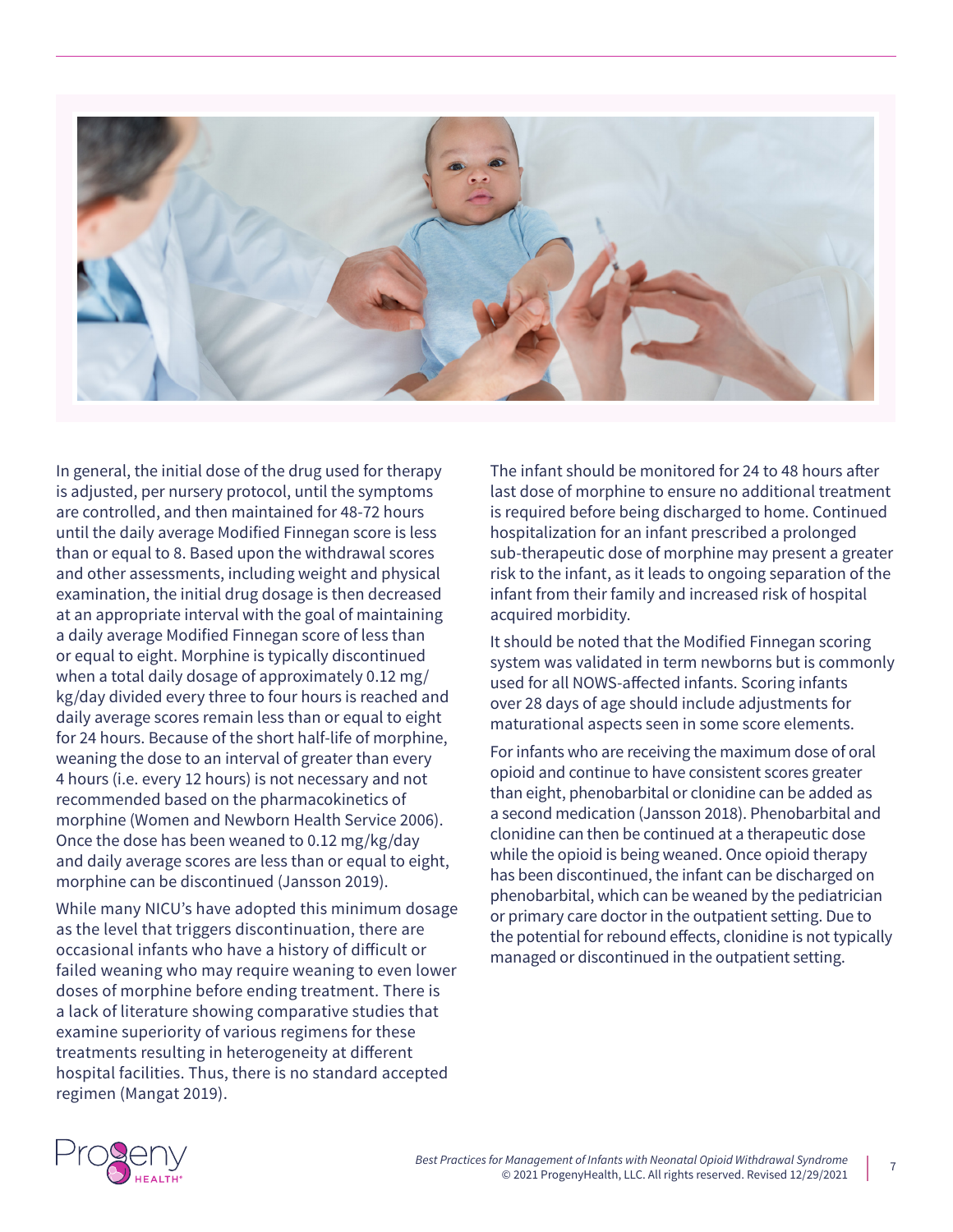| <b>Common Treatment Regimens</b> *Specific regimens and doses may vary between hospital protocols |                                                                                                                                                                                                                                           |                                                                                            |                                                                                            |                                                                                                                                                                        |  |  |  |  |
|---------------------------------------------------------------------------------------------------|-------------------------------------------------------------------------------------------------------------------------------------------------------------------------------------------------------------------------------------------|--------------------------------------------------------------------------------------------|--------------------------------------------------------------------------------------------|------------------------------------------------------------------------------------------------------------------------------------------------------------------------|--|--|--|--|
| Medication                                                                                        | <b>Mechanism of Action</b>                                                                                                                                                                                                                | <b>Starting Dose</b>                                                                       | <b>Increase</b>                                                                            | <b>Weaning &amp; Discontinuation</b>                                                                                                                                   |  |  |  |  |
| Morphine                                                                                          | A short-acting opioid that binds to opiate<br>receptors in CNS causing CNS depression.                                                                                                                                                    | $0.04 - 0.05$ mg/<br>kg/dose Q3-4<br>hours                                                 | $0.04 - 0.05$ mg/<br>kg/dose to max<br>0.2 mg/kg/dose<br>(maximum daily<br>dose 1 mg/kg/d) | Wean by 10% of peak dose Q24-48<br>hours as scores allow. Discontinue<br>when $<$ 0.12 mg/kg/d.                                                                        |  |  |  |  |
| Methadone                                                                                         | A long-acting opioid that binds to opiate<br>receptors in CNS causing CNS depression.<br>Benefit: longer half-life so less flux<br>between peak and trough levels and ease<br>of administration due to less frequent<br>dosing intervals. | $0.05 - 0.1$ mg/<br>kg/dose Q6-12<br>hours                                                 | 0.05 mg/kg/dose<br>to a maximum<br>daily dose 1 mg/<br>kg/d                                | Wean by 10% of peak dose Q24-48<br>hours as scores allow. Discontinue<br>when dose reaches 0.05 mg/kg/d.<br>* May also discharge home and<br>complete outpatient wean. |  |  |  |  |
| Phenobarbital                                                                                     | Binds to CNS receptors.<br>Benefit: CNS depression so helpful if infant<br>is having more CNS symptoms.                                                                                                                                   | <b>Loading dose:</b><br>16 mg/kg<br>Maintenance<br>dose: $1-4$ mg/<br>kg/dose Q12<br>hours | Maximum dose<br>1.25 mcg/kg Q3<br>hours                                                    | Wean by 10-20% Q24 hours.<br>Discontinue once reaches <2 mg/kg/d<br>or if serum level <15 mcg/ml.<br>*May also discharge home and<br>complete outpatient wean.         |  |  |  |  |
| Clonidine                                                                                         | Central-acting alpha 2 adrenergic receptor<br>agonist which reduces sympathetic outflow.<br>Abrupt discontinuation can lead to<br>rapid increase in blood pressure and<br>sympathetic overactivity.                                       | $0.5-1$ mcg/kg<br>Q3-6 hours                                                               | Maximum dose<br>1.25 mcg/kg Q3<br>hours                                                    | Decrease by 50% per day over 2 days<br>then stop.                                                                                                                      |  |  |  |  |
| Buprenorphine                                                                                     | Long-acting partial opioid receptor agonist.<br>Benefit: improved safety particularly with<br>respiratory depression.                                                                                                                     | 4.405.3 mcg/kg<br>per dose under<br>tongue Q8 hours                                        | Maximum dose<br>1.25 mcg/kg Q3<br>hours                                                    | Decrease by 50% per day over 2 days<br>then stop.                                                                                                                      |  |  |  |  |

# **Discharge Planning**

Timing of discharge depends upon the infant's symptoms, if any, and the last known date of intrauterine drug exposure. Untreated infants who are below the treatment threshold based on the unit's scoring protocol may be considered for discharge.

Some physicians may consider discharging an infant receiving treatment with methadone or phenobarbital after stabilization of scores for several days and allow for weaning as an outpatient, provided that very close follow-up care with an outpatient practitioner can be arranged on a regular basis (Schwartz 2021).

The following are criteria for discharge for infants who were medically treated for withdrawal (Hudek 2012):

- The infant should be clinically stable with good weight gain and adequate oral feeding. A formula or preparation of breast milk with an increased caloric density may be needed to meet the increased energy requirements of these newborns.
- Co-morbidities have been treated or controlled such that outpatient care would be appropriate.
- The infant remains below treatment threshold after discontinuation of drug for at least 24 to 48 hours.
- If the infant is to be discharged on continued drug therapy, withdrawal scores are less than eight for 48-72 hours and the home environment has been assessed for safety.

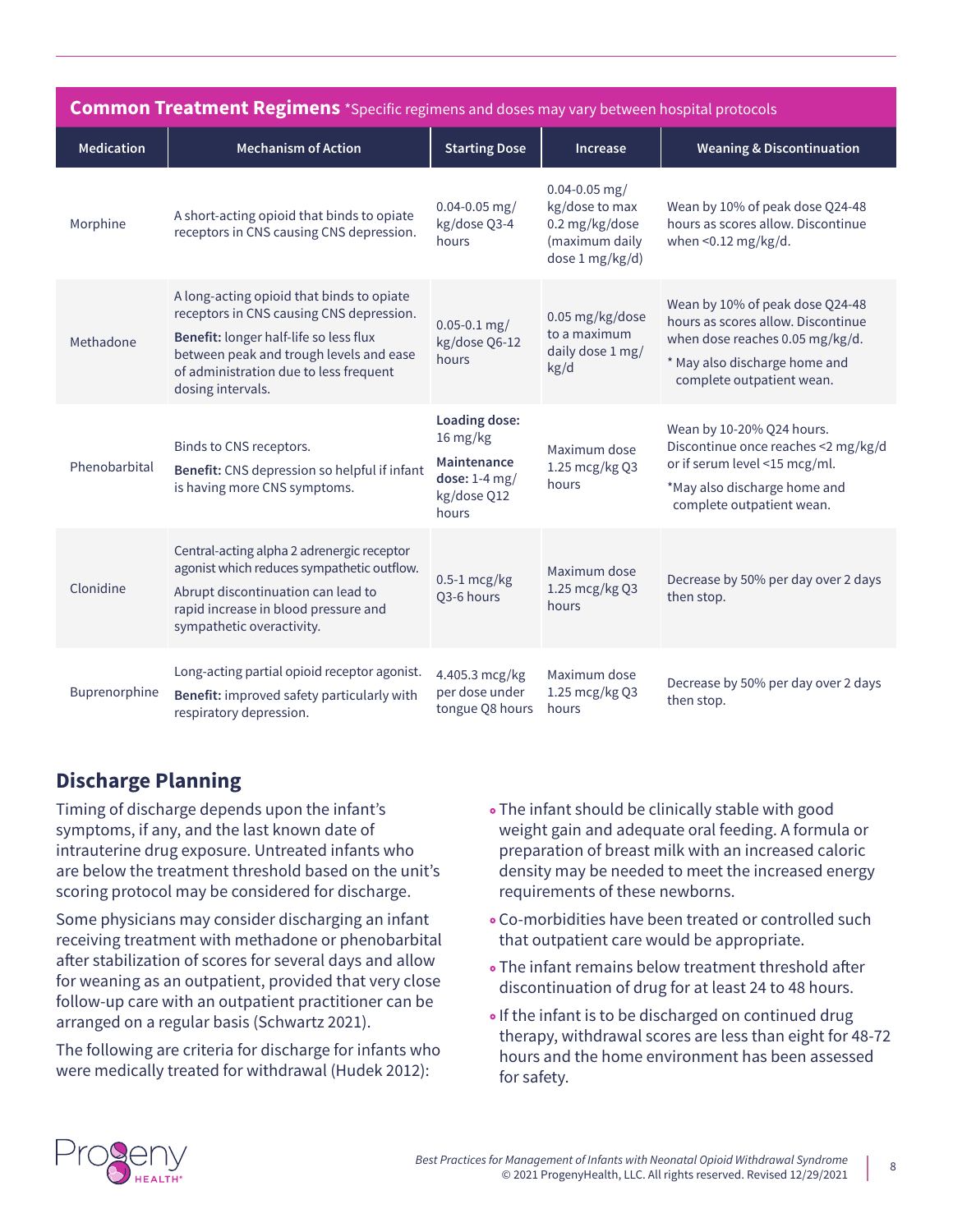The following are special discharge planning considerations (Hudek 2012):

- Assessment of the family and home environment has taken place.
- Notification of Child Protective Services, or the equivalent in each State, should take place in a timely fashion, as required by law or hospital policy, to avoid delays in discharge, if the infant is otherwise stable.
- Alternate living arrangements have been made for the infant if the home environment has been determined to be unsafe.
- Parents who have a need for family support and home nursing visits have had these services arranged.
- Mother has been referred for participation in a drug/ alcohol treatment program, if not already participating in one.
- Support agencies have received referrals when appropriate.
- Any legal requirements for reporting have been met.
- Care providers have been identified or the need for foster placement has been evaluated.
- Caregivers have received education on symptoms of withdrawal and administration of medications.
- Caregivers understand that the infant may continue to be irritable at home and have been educated on the signs of recurrence of withdrawal such as poor sleeping, loose stools, and weight loss.
- An outpatient follow-up appointment has been made for 24-48 hours after discharge.
- All regular discharge planning activities have been completed.

# **Outpatient Management of Neonatal Abstinence Syndrome**

Outpatient management of NOWS may be an opportunity for a select group of infants. Access to appropriate support and close follow-up must be arranged prior to discharge from the hospital. Outpatient pharmacies should be identified that will dispense the medication appropriately. During the discharge process, consider having the family fill their infant's prescription in advance of discharge and present the outpatient medication to the nursing staff to verify proper dosing. The infant should be discharged under the care of a physician who is comfortable and experienced with NOWS (Badas 2015 and Grossman 2017).

Infants eligible for outpatient management must be receiving a stable or decreasing dose of medication, be able to tolerate oral feedings with consistent weight gain and be medically stable. In addition, their families and/ or guardians must demonstrate a supportive and safe home environment. Frequent and attentive visitation, ability to administer the medication and obtain weekly refills from the pharmacy, commitment to follow-up with the primary care provider within days of discharge and weekly thereafter, acceptance of home nursing visitation and competence with newborn care skills are essential requirements for the infant's caretakers.

An office visit with the pediatrician or primary care provider comfortable with caring for babies with NOWS should be scheduled to occur within 1-2 days of discharge, and then at frequent intervals determined by the pediatrician to promote compliance and consistency in the assessments. Readmission to the hospital may be necessary if there is non-compliance with the home management program or if outpatient medical management is unsuccessful.

Compared to outpatient weaning, the use of inpatient pharmacologic treatment is consistently reported as being associated with longer lengths of hospitalization, but shorter total duration of treatment (Murphy-Oikonen 2018).

# **Long-Term Consequences Of Prenatal Exposure To Opioids**

There are only several recent prospective studies that looked at long-term neurodevelopmental consequences of prenatal opioid exposure. One study showed lower IQ scores in exposed boys at 8.5 years old. In another study, exposed children had average cognitive scores, but their scores were significantly lower than unexposed peers. Retrospective chart reviews showed children diagnosed with NOWS showed an increased risk for behavioral and academic problems (Conradt 2019).

Other studies show that there were no neurologic differences between children at 12 months of age and seven years of age, suggesting the early neurological signs seen in opioid-exposed infants are transient and short-lived. Studies did show some potential for growth failure that increases progressively over time. In addition, children were seen to have a higher incidence of behavioral problems over time, as well as lower cognitive scores (Bauer 2020). However, it is not clear if the effects seen in studies are due to socio-demographic and environmental factors such as poverty.

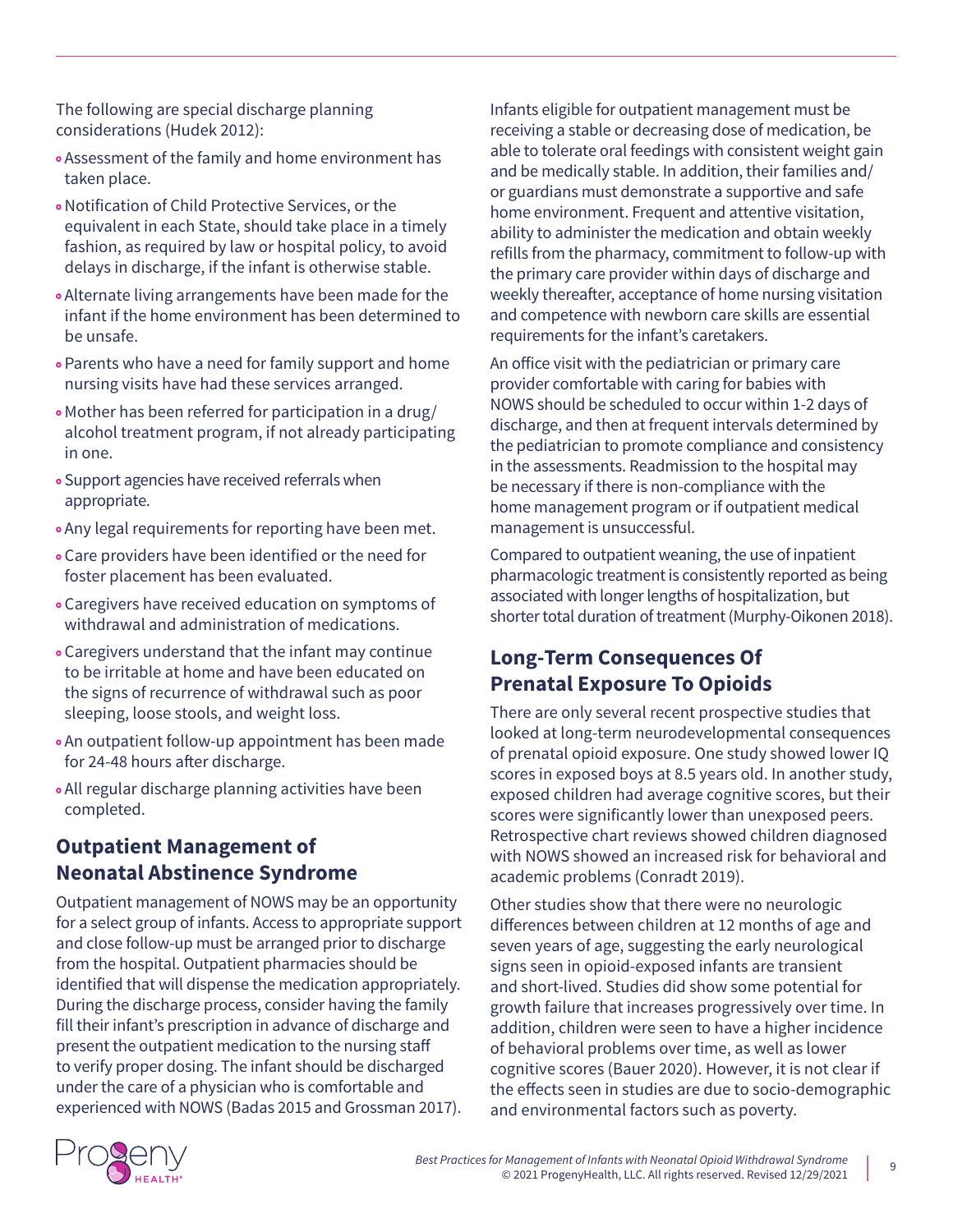Infants born to mothers using opioids during pregnancy are at risk of a range of visual problems, the underlying causes of which are not clear. Infants who received pharmaceutical treatment due to withdrawal after birth may be at particular risk of developing nystagmus (Hamilton 2010). Infants who have a history of NOWS have a higher rate of language delays (Miller 2020). A recent metaanalysis of association between prenatal opioid exposure and attention-deficit hyperactivity disorder shows an increased risk of ADHD symptoms in school-aged children. It is difficult to know if this is due to biological, social, and environmental risks, as well (Schwartz 2021).

Regular visits with the pediatrician should occur more frequently to assess for developmental concerns (especially language) and for any family needs.

Depending on the infant's individual needs, follow up could include:

- Neurodevelopmental assessments to identify motor deficits, cognitive delays, performed by Early Intervention programs.
- Psycho-behavioral assessments to identify hyperactivity, impulsivity, and attention-deficit in preschool-aged children, as well as school absence, school failure, and other behavioral problems in school-aged children.
- Ophthalmologic assessment due to an increased incidence of nystagmus and strabismus.
- Awareness of the increased risk of ear infections
- Development of a crying plan with parents to avoid Shaken Baby Syndrome
- Awareness of the increased risk for SIDS and appropriate parental education.

Early Intervention clinics can be a great resource for these parents and do not require a physician referral. There are some post-hospital discharge programs that are designed specifically for infants who have experienced withdrawal after birth. For example, Johns Hopkins has a Neonatal Abstinence Syndrome Clinic where infants see a physician, occupational therapist, neurodevelopmental psychologist, and a feeding specialist within two to four weeks after hospital discharge. The infants then have planned follow-up with the various practitioners at this clinic.

Psychosocial support in the community can also be achieved with the assistance of a social worker or case manager who can coordinate discharge planning activities and referrals to external agencies as needed. ProgenyHealth's Case Managers collaborate closely with these mothers with the main goal of keeping them connected to their Primary Care Practitioner and being able to recognize early on any red flags for the infant or mother.

## **Conclusion**

Neonatal abstinence syndrome has become a major health problem in the United States. It is recommended that taking a team-based approach to the management of these at-risk infants will lead to improved health outcomes.

ProgenyHealth's NOWS Best Practice can be used as a resource for NICUs, to assist in the creation of internal guidelines and/or protocols for management of these cases. Having such a guideline is a crucial first step in achieving successful clinical outcomes, while also assuring a safe and comprehensive discharge plan is in place for these infants and their families.

## **References**

- 1. Abdel-Latif ME, Pinner J, Clews S, Cooke F, Lui K, Oei J. Effects of breast milk on the severity and outcome of neonatal abstinence syndrome among infants of drug-dependent mothers. Pediatrics. 2006;117(6):e1163- 1169.
- 2. Agthe AG, Kim GR, Mathias KB, et al. Clonidine as adjunct therapy to opioids for neonatal abstinence syndrome; a randomized, controlled trial. Pediatrics. 2009;123(5):849-856.
- 3. American Academy of Pediatrics. Policy Statement: Breast feeding and the use of human milk. Pediatrics 2012;129:e827-e841.
- 4. American College of Obstetricians and Gynecologists. Committee opinion: Opioid abuse, dependence, and addiction in pregnancy. Obstet Gynecol 2012;119:1070-1076.
- 5. Bada HS, Sithisarn T, Gibson J, Garlitz K, Caldwell R, Capilouto G, Li Y, Leggas M, Breheny P. Morphine versus clonidine for neonatal abstinence syndrome. Pediatrics. 2015 Feb;135(2):e383-391. doi: 10.1542/ peds.2014- 2377.

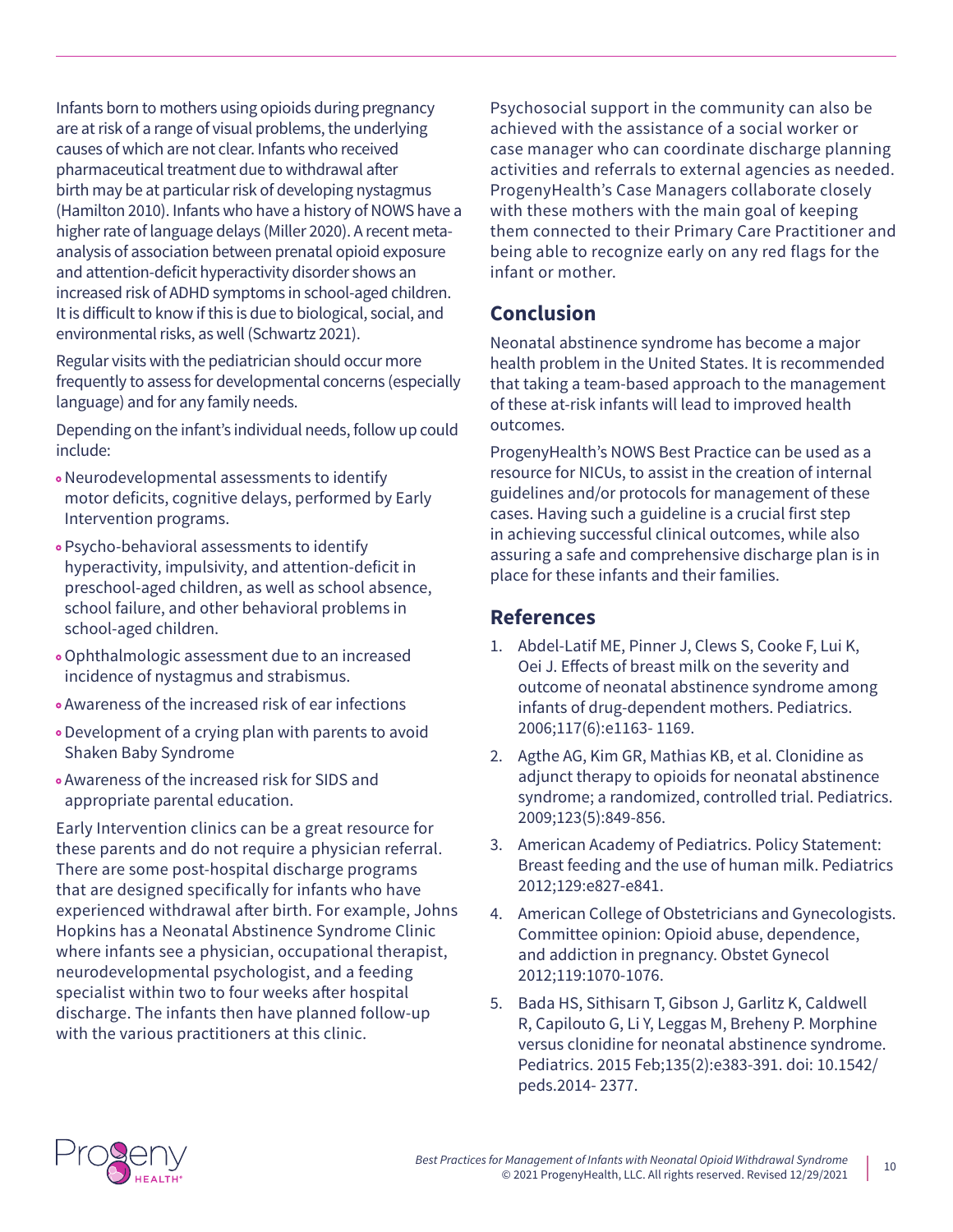- 6. Bailey NA, Diaz-Barbosa M. Effect of Maternal Substance Abuse on the Fetus, Neonate, and Child. Pediatr Rev. 2018 Nov;39(11):550-559. doi: 10.1542/ pir.2017-0201. PMID: 30385584.
- 7. Barry JM, Birnbaum AK, Jasin LR, Sherwin CM. Maternal Exposure and Neonatal Effects of Drugs of Abuse. J Clin Pharmacol. 2021 Aug;61 Suppl 2:S142-S155. doi: 10.1002/jcph.1928. PMID: 34396555.
- 8. Bauer CR, Langer J, Lambert-Brown B, Shankaran S, Bada HS, Lester B, Lagasse LL, Whitaker T, Hammond J. Association of prenatal opiate exposure with youth outcomes assessed from infancy through adolescence. J Perinatol. 2020 Jul;40(7):1056-1065. doi: 10.1038/s41372-020-0692-3. Epub 2020 May 22. PMID: 32444681.
- 9. Beauman SS. Identification and management of neonatal abstinence syndrome. J Infus Nurs. 2005;28(3):159-167.
- 10. Bio LL, Siu A, Poon CY. Update on the pharmacologic management of neonatal abstinence syndrome. J Perinatol. 2011;31(11):692-701.
- 11. roome L, So TY. Neonatal abstinence syndrome: the use of clonidine as a treatment option. NeoReviews. 2011 Oct 1;12(10):e575-84.
- 12. Brusseau C, Burnette T, Heidel RE. Clonidine versus phenobarbital as adjunctive therapy for neonatal abstinence syndrome. J Perinatol. 2020 Jul;40(7):1050-1055. doi: 10.1038/s41372-020-0685-2. Epub 2020 May 18. PMID: 32424335.
- 13. Chan D, Klein J, Koren G. New methods for neonatal drug screening. NeoReviews. 2003;4(9):e236-e24.
- 14. Chasnoff IJ. Prenatal substance exposure: maternal screening and neonatal identification and management. NeoReviews. 2003;4(9):e228-e235.
- 15. Chasnoff IJ, Neuman K, Thornton C, Challaghan MA. Screening for substance use in pregnancy: a practical approach for the primary care physician. Am J Obstet Gynecol. 2001;184(4):752-758.
- 16. Conradt E, Flannery T, Aschner JL, Annett RD, Croen LA, Duarte CS, Friedman AM, Guille C, Hedderson MM, Hofheimer JA, Jones MR, Ladd-Acosta C, McGrath M,
- 17. Davis JM, Shenberger J, Terrin N, et al. Comparison of safety and efficacy of methadone vs morphine for treatment of neonatal abstinence syndrome: a randomized clinical trial. JAMA Pediatr. 2018; 172(8): 741- 748.
- 18. LA, Davis JM. A practical approach to neonatal opiate withdrawal syndrome. American journal of perinatology. 2018 Mar;35(04):324-30.
- 19. Devlin LA, Young LW, Kraft WK, Wachman EM, Czynski A, Merhar SL, Winhusen T, Jones HE, Poindexter BB, Wakschlag LS, Salisbury AL, Matthews AG, Davis JM. Neonatal opioid withdrawal syndrome: a review of the science and a look toward the use of buprenorphine for affected infants. J Perinatol. 2021 Sep 23:1–7. doi: 10.1038/s41372-021-01206- 3. Epub ahead of print. PMID: 34556799; PMCID: PMC8459143.
- 20. Disher T, Gullickson C, Singh B, Cameron C, Boulos L, Beaubien L, et al. Pharmacological treatments for neonatal abstinence syndrome: a systematic review and network meta-analysis. JAMA Pediatr. 2019;173:234–43.
- 21. Dodds D, Koch K, Buitrago-Mogollon T, Horstmann S. Successful Implementation of the Eat Sleep Console Model of Care for Infants With NAS in a Community Hospital. Hosp Pediatr. 2019 Aug;9(8):632-638. doi: 10.1542/hpeds.2019-0086. Epub 2019 Jul 24. PMID: 31340986.
- 22. Dysart K, Hsieh HC, Kaltenbach K, Greenspan JS. Sequela of preterm versus term infants born to mothers on a methadone maintenance program: differential course of neonatal abstinence syndrome. J Perinatol Med. 2007;35(4):344-346.
- 23. Epstein RA, Bobo WV, Martin PR, et al. Increasing pregnancy-related use of prescribed opioid analgesics. Ann Epidemiol. 2013;23(8):498-503.
- 24. Grossman MR, Berkwitt AK, Osborn RR, Xu Y, Esserman DA, Shapiro ED, Bizzarro MJ. An initiative to improve the quality of care of infants with neonatal abstinence syndrome. Pediatrics. 2017; Jun;139(6). pii: e20163360. doi: 10.1542/peds.2016-3360.
- 25. Grossman MR, Lipshaw MJ, Osborn RR, Berkwitt AK. A novel approach to assessing infants with neonatal abstinence syndrome. Hosp Pediatrics. 2018 Jan;8(1):1-6. doi: 10.1542/hpeds.2017-0128.
- 26. Hall ES, Rice WR, Folger AT, Wexelblatt SL. Comparison of neonatal abstinence syndrome treatment with sublingual buprenorphine versus conventional opioids. Am J Perinatol. 2018; 35(4): 405- 412.

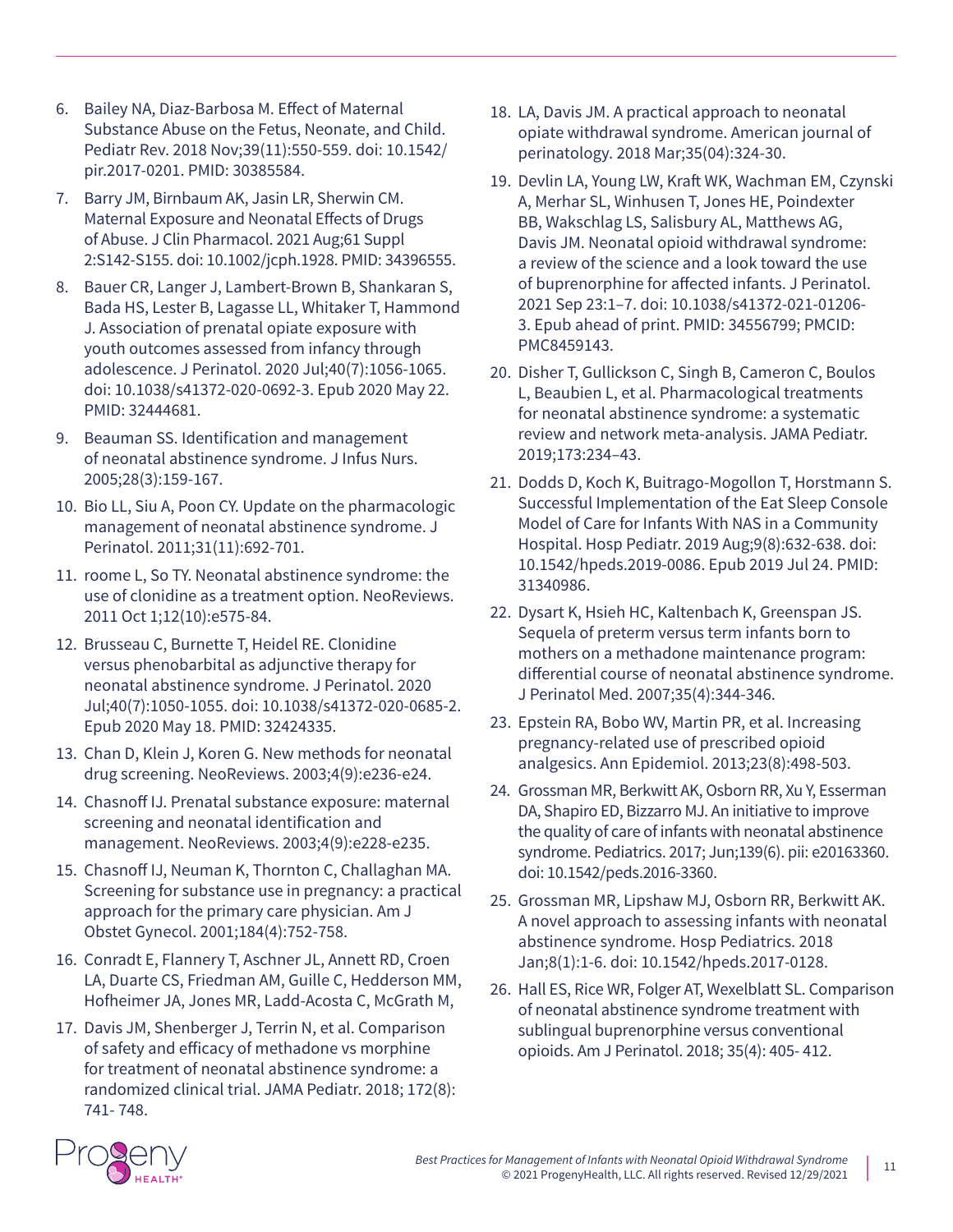- 27. Hamilton R, McGlone L, MacKinnon JR, Russell HC, Bradnam MS, Mactier H. Ophthalmic, clinical and visual electrophysiological findings in children born to mothers prescribed substitute methadone in pregnancy. Br J Ophthalmol. 2010 Jun;94(6):696-700. doi: 10.1136/bjo.2009.169284. Epub 2010 Apr 21. PMID: 20410537.
- 28. Hirai AH, Ko JY, Owens PL, Stocks C, Patrick SW. Neonatal Abstinence Syndrome and Maternal Opioid-Related Diagnoses in the US, 2010-2017. JAMA. 2021 Jan 12;325(2):146-155. doi: 10.1001/jama.2020.24991. Erratum in: JAMA. 2021 Jun 8;325(22):2316. PMID: 33433576; PMCID: PMC7804920.
- 29. Hudek ML, Tan RC. Neonatal drug withdrawal. Pediatrics. 2012; 129(2):e540-560
- 30. Isemann B, Meinzen-Derr J, Akinbi H. Maternal and neonatal factors impacting response to methadone therapy in infants treated for neonatal abstinence syndrome. J Perinatol. 2011;31(1):25-29.
- 31. Jansson LM. The Academy of Breastfeeding Medicine Protocol Committee. ABM clinical protocol #21: Guidelines for breastfeeding and the drug dependent woman. Breastfeed Med. 2009;4(4):225-228.
- 32. Jansson LM, Velez ML. Infants of drug-dependent mothers. Pediatrics in Review. 2011;32(1):5-12.
- 33. Jansson LM, Patrick SW. Neonatal Abstinence Syndrome. Pediatr Clin North Am. 2019;66(2):353- 367. doi:10.1016/j.pcl.2018.12.006.
- 34. Jones HE, Heil SH, Baewert A, et al. Buprenorphine treatment of opioid-dependent pregnant women: a comprehensive review. Addiction. 2012;107 Suppl 1(0 1):5-27. doi:10.1111/j.1360-0443.2012.04035.x
- 35. Kellog A, Rose CH, Harms RH, Watson WJ. Current trends in narcotic use in pregnancy and neonatal outcomes. Am J Obstet Gynecol. 2011;204(3):259.e1-4.
- 36. Lainwala S, Rown ER, Weinschenk NP, Blackwell MT, Hagadron JI. A retrospective study of length of hospital stay in infants treated for neonatal abstinence syndrome with methadone versus oral morphine preparations. Adv Neonatal Care. 2005;5(5):265-272.
- 37. Liu AJ, Jones MP, Murray H, Cook CM, Nanan R. Perinatal risk factors for neonatal abstinence syndrome in infants born to women on methadone maintenance therapy. Aust N Z J Obstet Gynaecol. 2010;50(3):253-258.
- 38. Kocherlakota P. Neonatal abstinence syndrome Pediatrics. 2014;134(2):547-561.
- 39. Kraft WK, Gibson E, Dysart K, et al. Sublingual buprenorphine for treatment of the neonatal abstinence syndrome: a randomized trial. Pediatrics. 2008;122(3):e601–e607.
- 40. Kraft WK, Dysart K, Greenspan JS, Gibson E, Kaltenbach K, Ehrlich ME. Revised dose schema of sublingual buprenorphine in the treatment of the neonatal opioid abstinence syndrome. Addiction. 2011;106(3):574-580.
- 41. Kraft WK, Adeniyi-Jones SC, Chervoneva I, Greenspan JS, Abatemarco D, Kaltenbach K, Ehrlich ME. Buprenorphine for the treatment of the neonatal abstinence syndrome. N Engl J Med. 2017; 376:2341- 2348. doi: 10.1056/NEJMoa1614835.
- 42. Mangat AK, Schmölzer GM, Kraft WK. Pharmacological and non-pharmacological treatments for the Neonatal Abstinence Syndrome (NAS). Semin Fetal Neonatal Med. 2019;24(2):133- 141. doi:10.1016/j.siny.2019.01.009.
- 43. Merhar SL, Ounpraseuth S, Devlin LA, Poindexter BB, Young LW, Berkey SD, Crowley M, Czynski AJ, Kiefer AS, Whalen BL, Das A, Fuller JF, Higgins RD, Thombre V, Lester BM, Smith PB, Newman S, Sánchez PJ, Smith MC, Simon AE; EUNICE KENNEDY SHRIVER NATIONAL INSTITUTE OF CHILD HEALTH AND HUMAN DEVELOPMENT NEONATAL RESEARCH NETWORK AND THE NIH ENVIRONMENTAL INFLUENCES ON CHILD HEALTH OUTCOMES (ECHO) PROGRAM INSTITUTIONAL DEVELOPMENT AWARDS STATES PEDIATRIC CLINICAL TRIALS NETWORK. Phenobarbital and Clonidine as Secondary Medications for Neonatal Opioid Withdrawal Syndrome. Pediatrics. 2021 Mar;147(3):e2020017830. doi: 10.1542/peds.2020- 017830. PMID: 33632932; PMCID: PMC7919109.
- 44. Miller JS, Anderson JG, Erwin PC, Davis SK, Lindley LC. The Effects of Neonatal Abstinence Syndrome on Language Delay from Birth to 10 Years. J Pediatr Nurs. 2020 Mar-Apr;51:67-74. doi: 10.1016/j. pedn.2019.12.011. Epub 2020 Jan 7. PMID: 31923742.
- 45. Montgomery D, Plate C, Alder SC, Jones M, Jones J, Christensen RD. Testing for fetal exposure to illicit drugs using umbilical cord tissue vs. meconium. J Perinatology. 2006;26(1):11-14.